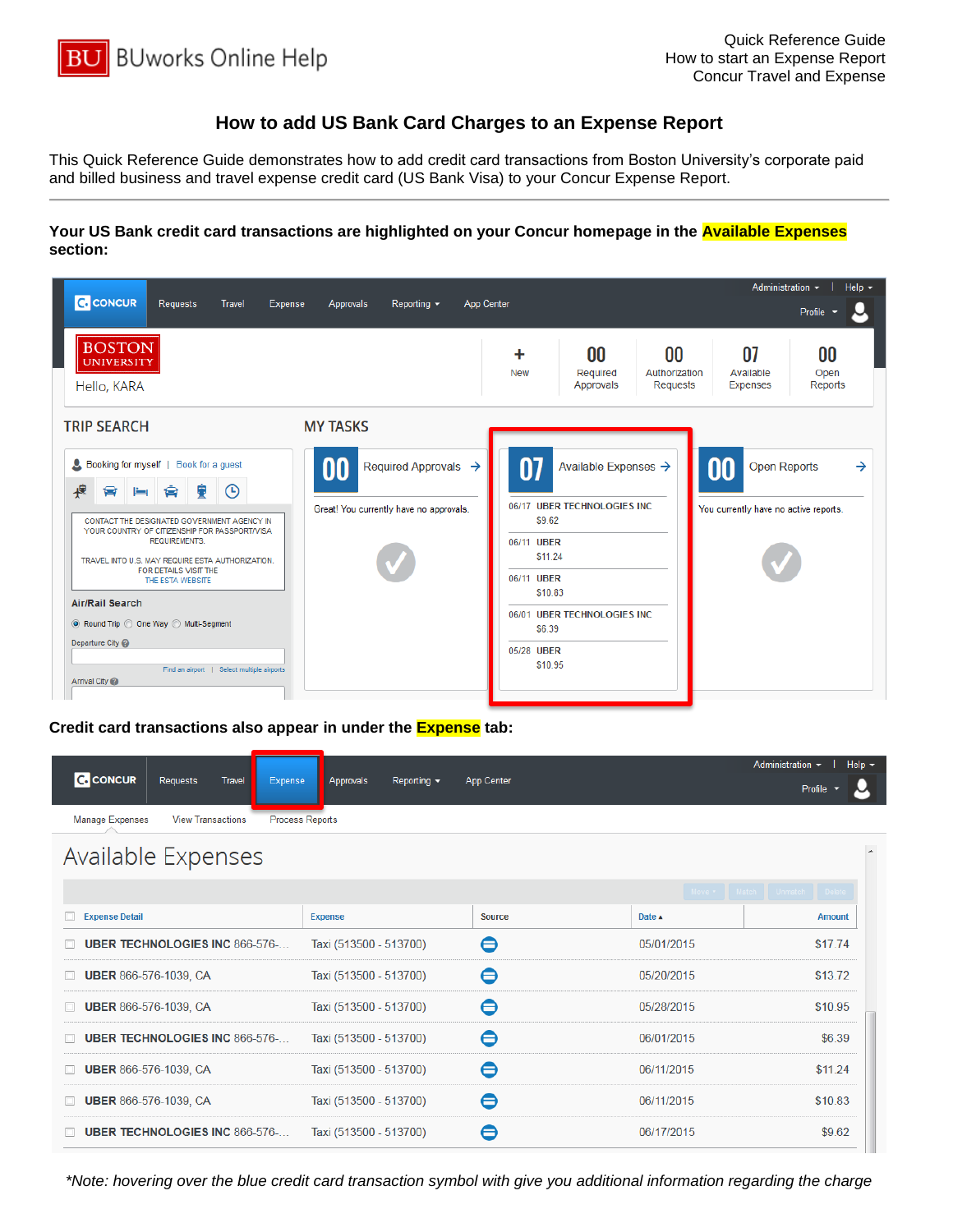**Once you have created your Expense Report** [Please see the ["How To Start An Expense Report"](http://www.bu.edu/travelservices/files/2014/10/QRG_TM_How-to-Start-an-Expense-Report.pdf) document if you are having issues with this step] **you will move your card transactions into the report one of two ways:**

|  | Scenario 1: your Available Expenses [unassigned US Bank card activity] appear on the right     |
|--|------------------------------------------------------------------------------------------------|
|  | hand side of your expense report screen. If you fall under Scenario 1, skip to Step 3.         |
|  | Scenario 2: If your Available Expenses [unassigned US Bank card activity] do not appear on the |
|  | right hand side of your expense report screen, click <b>Import Expenses</b>                    |

| <b>C</b> CONCUR                                                                                             | Travel<br>Requests<br>Expense<br>Approvals                                                                                                                                                                                                                                                                                                                         | App Center<br>Reporting $\sim$                                                                                                                                                                                                                                                                                                      | Help $\sim$<br>Administration $\sim$<br>М<br>Profile $\sim$                                                                                                                                                                                                                                                                                              |                                                                                                                                                                                                                                                                                                                                                                                                                                                 |
|-------------------------------------------------------------------------------------------------------------|--------------------------------------------------------------------------------------------------------------------------------------------------------------------------------------------------------------------------------------------------------------------------------------------------------------------------------------------------------------------|-------------------------------------------------------------------------------------------------------------------------------------------------------------------------------------------------------------------------------------------------------------------------------------------------------------------------------------|----------------------------------------------------------------------------------------------------------------------------------------------------------------------------------------------------------------------------------------------------------------------------------------------------------------------------------------------------------|-------------------------------------------------------------------------------------------------------------------------------------------------------------------------------------------------------------------------------------------------------------------------------------------------------------------------------------------------------------------------------------------------------------------------------------------------|
| Manage Expenses                                                                                             | <b>View Transactions</b><br><b>Process Reports</b>                                                                                                                                                                                                                                                                                                                 |                                                                                                                                                                                                                                                                                                                                     |                                                                                                                                                                                                                                                                                                                                                          |                                                                                                                                                                                                                                                                                                                                                                                                                                                 |
| How to Add Card Transactions<br>Print / Email *<br><b>Import Expenses</b><br>Receipts *<br>Details <b>v</b> |                                                                                                                                                                                                                                                                                                                                                                    |                                                                                                                                                                                                                                                                                                                                     |                                                                                                                                                                                                                                                                                                                                                          | Submit Report<br>Delete Report                                                                                                                                                                                                                                                                                                                                                                                                                  |
| View *<br>$\ll$<br>Expense<br>Date +<br>Requested<br>Amount<br><b>Adding New Expense</b>                    | New Expense<br>Expense"<br>Recently Used Expense Types                                                                                                                                                                                                                                                                                                             |                                                                                                                                                                                                                                                                                                                                     | To create a new expense, click the appropriate expense type below or type the expense type in the field above. To edit an existing expense, click the expense on the left side of the page.                                                                                                                                                              | <b>Available Receipts</b>                                                                                                                                                                                                                                                                                                                                                                                                                       |
|                                                                                                             | Taxi (513500 - 513700)<br>Miscellaneous Travel (513500 - 513700)<br>All Expense Types                                                                                                                                                                                                                                                                              | Car Rental (513500 - 513700)                                                                                                                                                                                                                                                                                                        | Hotel Internet Fees (513500 - 513700)                                                                                                                                                                                                                                                                                                                    | Accommodations (513500 - 513700)                                                                                                                                                                                                                                                                                                                                                                                                                |
|                                                                                                             | 01. Travel Expenses<br>Accommodations (513500 - 513700)<br>Hotel Internet Fees (513500 - 513700)<br>Hotel Phone/Fax (513500 - 513700)<br>Incidentals (513500 - 513700)<br>Laundry (513500 - 513700)<br>Miscellaneous Travel (513500 - 513700)<br>02. Transportation<br>Airfare (513500 - 513700)<br>Airline Fees (513500 - 513700)<br>Car Rental (513500 - 513700) | 02. Transportation<br>Mieage (513500 - 513700)<br>Parking/Meters (513500 - 513700)<br>Public Transport (513500 - 513700)<br>Taxi (513500 - 513700)<br>Tolls/Road Charges (513500 - 513700)<br>Train (513500 - 513700)<br>03. Meals<br>Business Meals (513500 - 513700)<br>Individual Meals (513500 - 513700)<br>04. Office Expenses | 04. Office Expenses<br>Printing/Photocopying/Stationery (510030)<br>05. Fees<br>Currency Exchange Fees (513500 - 513700)<br>Passports/Visa Fees (513500 - 513700)<br>06. Other<br>Books/Periodicals (513400)<br>Conference Registrations (513900)<br><b>Materials (510010)</b><br><b>Meetings (513910)</b><br>Non Reimbursable/Personal Expense (140400) | 06. Other<br>Tips/Gratuities (513500 - 513700)<br>Consumable Supplies - Facilities Maintenance (510070)<br>Contracted Services - Facilities Maltenance (515560)<br>Contracted Services - Rubbish (515561)<br>Departmental Event Food (511200)<br>Equipment Rental - Lease (511800)<br>Facilities Conference Fees Paid (513940)<br>Major Construction Permits - Fees (535172)<br>Permits (535170)<br>Routine Permits Inspections - Fees (535171) |

## **This will bring up all unnasigned US Bank card activity**

| <b>C.</b> CONCUR                                                                                                | Requests<br>Travel<br>Expense<br><b>Approvals</b>  | App Center<br>Reporting $\sim$ | Administration $\sim$ | $HeIn -$<br>Profile v |                                       |
|-----------------------------------------------------------------------------------------------------------------|----------------------------------------------------|--------------------------------|-----------------------|-----------------------|---------------------------------------|
| <b>Manage Expenses</b>                                                                                          | <b>View Transactions</b><br><b>Process Reports</b> |                                |                       |                       |                                       |
| How to Add Card Transactions                                                                                    |                                                    |                                |                       |                       | <b>Submit Report</b><br>Delete Report |
| ,,,,,,,,,,,,,,,,,<br>+ New Expense<br>Print / Email *<br>Import Expenses<br>Details <b>*</b><br>Receipts *<br>. |                                                    |                                |                       |                       |                                       |
| Expenses<br>View *<br>Requested<br>$\Box$ Date $\star$<br>Expense<br>Amount                                     | Available Expenses                                 |                                |                       |                       | $\pmb{\times}$                        |
|                                                                                                                 | <b>Expense Detail</b>                              | Expense                        | Source                | Date +                | Amount                                |
|                                                                                                                 | UBER TECHNOLOGIES INC 866-576-1039, CA             | Taxi (513500 - 513700)         | $\bullet$             | 05/01/2015            | \$17.74                               |
|                                                                                                                 | UBER 866-576-1039, CA                              | Taxi (513500 - 513700)         | $\bullet$             | 05/20/2015            | \$13.72                               |
|                                                                                                                 | UBER 866-576-1039, CA                              | Taxi (513500 - 513700)         | $\bullet$             | 05/28/2015            | \$10.95                               |
|                                                                                                                 | UBER TECHNOLOGIES INC 866-576-1039, CA             | Taxi (513500 - 513700)         | $\bullet$             | 06/01/2015            | \$6.39                                |
|                                                                                                                 | UBER 866-576-1039, CA                              | Taxi (513500 - 513700)         | $\bullet$             | 06/11/2015            | \$11.24                               |
|                                                                                                                 | UBER 866-576-1039, CA                              | Taxi (513500 - 513700)         | $\bullet$             | 06/11/2015            | \$10.83                               |
|                                                                                                                 | UBER TECHNOLOGIES INC 866-576-1039, CA             | Taxi (513500 - 513700)         | $\bullet$             | 06/17/2015            | \$9.62                                |
|                                                                                                                 |                                                    |                                |                       |                       |                                       |

| Select the expenses under the Available Expenses that you would like to use in your report |
|--------------------------------------------------------------------------------------------|
| Select the Move drop down box, and click To Current Report                                 |